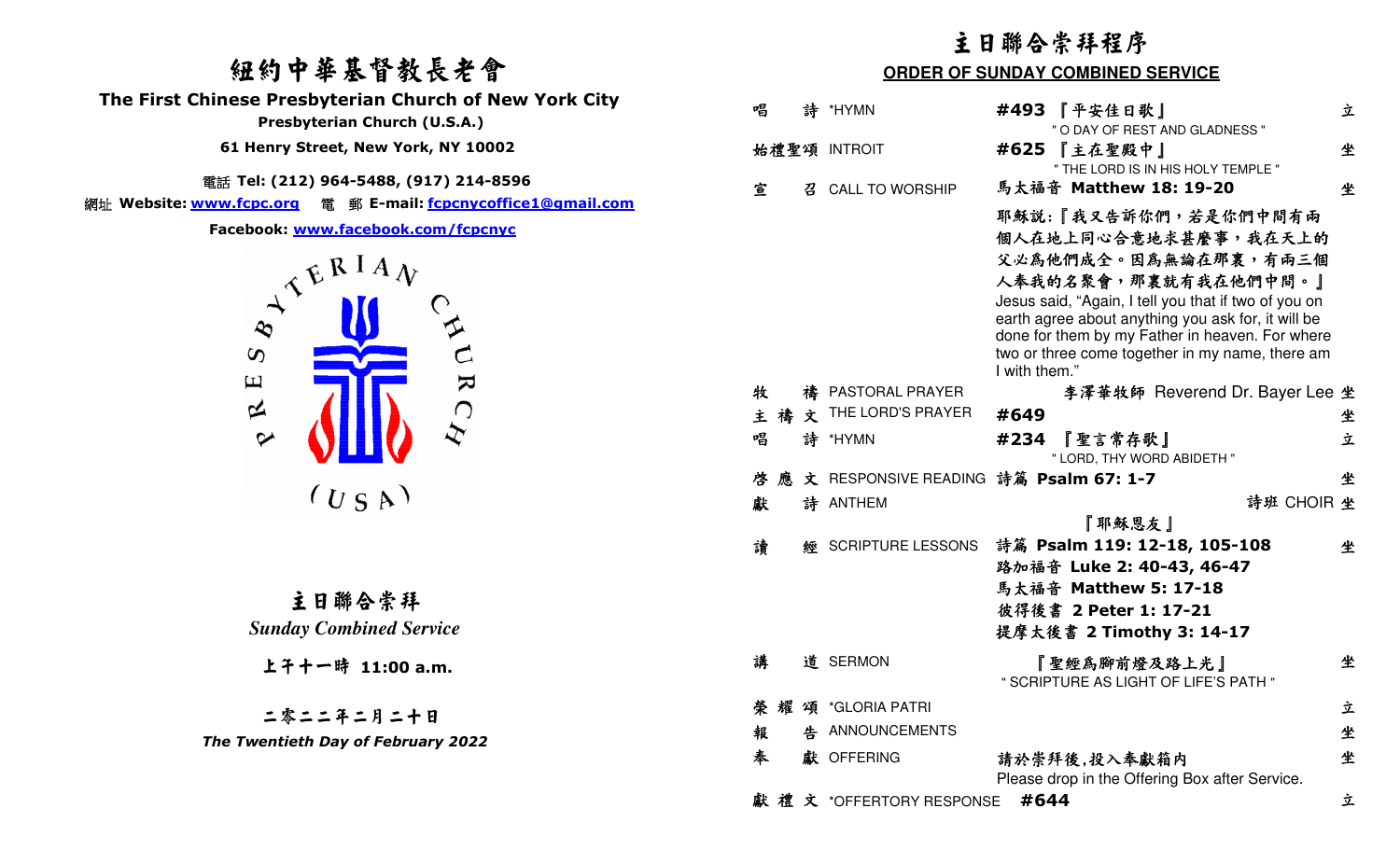| 祝. | 福 *BENEDICTION |      | 李澤華牧師 Reverend Dr. Bayer Lee 立 |   |
|----|----------------|------|--------------------------------|---|
|    | 阿們頌 AMEN*      | #675 |                                | 立 |
|    | 唱 詩 *HYMN      |      | #612 『求主帶領歌』                   | 立 |
|    |                |      | " YIELD NOT TO TEMPTATION "    |   |

**\*please stand**

# 啟應文: 詩篇 **<sup>67</sup>** 篇**: 1-7**

- 主席啟**:** 願上帝憐憫我們,賜福與我們,用臉光照我們.
- 會眾應**:** 好叫世界得知祢的道路,萬國得知祢的救恩。
	- 啟**:** 上帝阿,願列邦稱讚祢。願萬民都稱讚祢。
	- 應**:** 願萬國都快樂歡呼.因為祢必按公正審判萬民,引導世上的萬國。
	- 啟**:** 上帝阿,願列邦稱讚祢.願萬民都稱讚祢。
	- 應**:** 地已經出了土產.上帝就是我們的上帝,要賜福與我們。

## 同讀**:** <sup>上</sup>帝要賜福與我們.地的四極都要敬畏祂。 **Responsive Reading: Psalm 67: 1-7**

- 1 May God be gracious to us and bless us and make his face to shine upon us,
- 2 that your way may be known upon earth, your saving power among all nations.
- 3Let the peoples praise you, O God; let all the peoples praise you.
- 4 Let the nations be glad and sing for joy, for you judge the peoples with equity and guide the nations upon earth.
- 5 Let the peoples praise you, O God; let all the peoples praise you.
- 6 The earth has yielded its increase; God, our God has blessed us.
- 7 May God continue to bless us; let all the ends of the earth revere him.

### 獻花

張曼儀合家 方李芳執事 詩班紀念黃德夫人李鳳珠紀念父親李歡嵩先生**,** 母親伍小翠女士

# 報告事項

## 1.歡迎首次參加主日崇拜之新朋友,盼望你能繼續參加聚會,散會後請留下姓名, 通訊處及電話與司事,以便教會與你聯絡。

 We extend our welcome to those who are worshipping with us for the first time today. Please leave your name, address and phone number with the ushers so that we can contact you in the future. We hope to see you again.

- 2.祈禱會: 逢禮拜四下午二時在本堂舉行,歡迎各兄姊屆時參加,因疫情影響者請在不同地方一齊誠心為教會守望禱告。
- 3.本會會友葉鴻謀夫人於2021年12月21日主懷安息。安息禮拜已舉行,願主安慰 其家屬。

 Mrs. Wan Kam Lam Leong, our member, went to be with the Lord on December 21, 2021. The Funeral Service has been held. May the Lord comfort her family.

- 4.各兄姊如需要2021 年本堂全年奉獻收據作報稅之用,請先向辦公室登記。
- 5.各兄姊於教會辦公時間內每日上午九時至下午五時可用本堂電話 **(212) 964-5488**或手提電話 **(917) 214-8596**聯絡同工。
- 6.明天 (2月21 <sup>日</sup>禮拜一) 是總統日聯邦假期,教會辦公室放假一天。
- 7.本堂在網址 **www.fcpc.org** 上載主日週刊,講道錄音,請瀏覽及收聽。

# **誠聘主任牧師**

**紐約中華基督教⻑老會誠聘主任牧師。** 

**具美國⻑老會 (Presbyterian Church USA) 認同之神學學位,** 

**三年服務堂會經驗, 需能講流利粵語, 及具備英語溝通能力。** 

**請寄履歷致:PNC,**

The First Chinese Presbyterian Church

61 Henry Street, New York, NY 10002, <u>或電郵 f<mark>cpcsession@gmail.com</mark></u>

The First Chinese Presbyterian Church is seeking a Pastor (Head of Staff). The candidate should possess qualifications acceptable by the Presbyterian Church (USA) for Minister of Word and Sacrament, with 3 years of pastoral experience, and fluency in Cantonese and spoken English.Please send resume to: PNC, The First Chinese Presbyterian Church,61 Henry Street, New York, NY10002, or Email: fcpcsession@gmail.com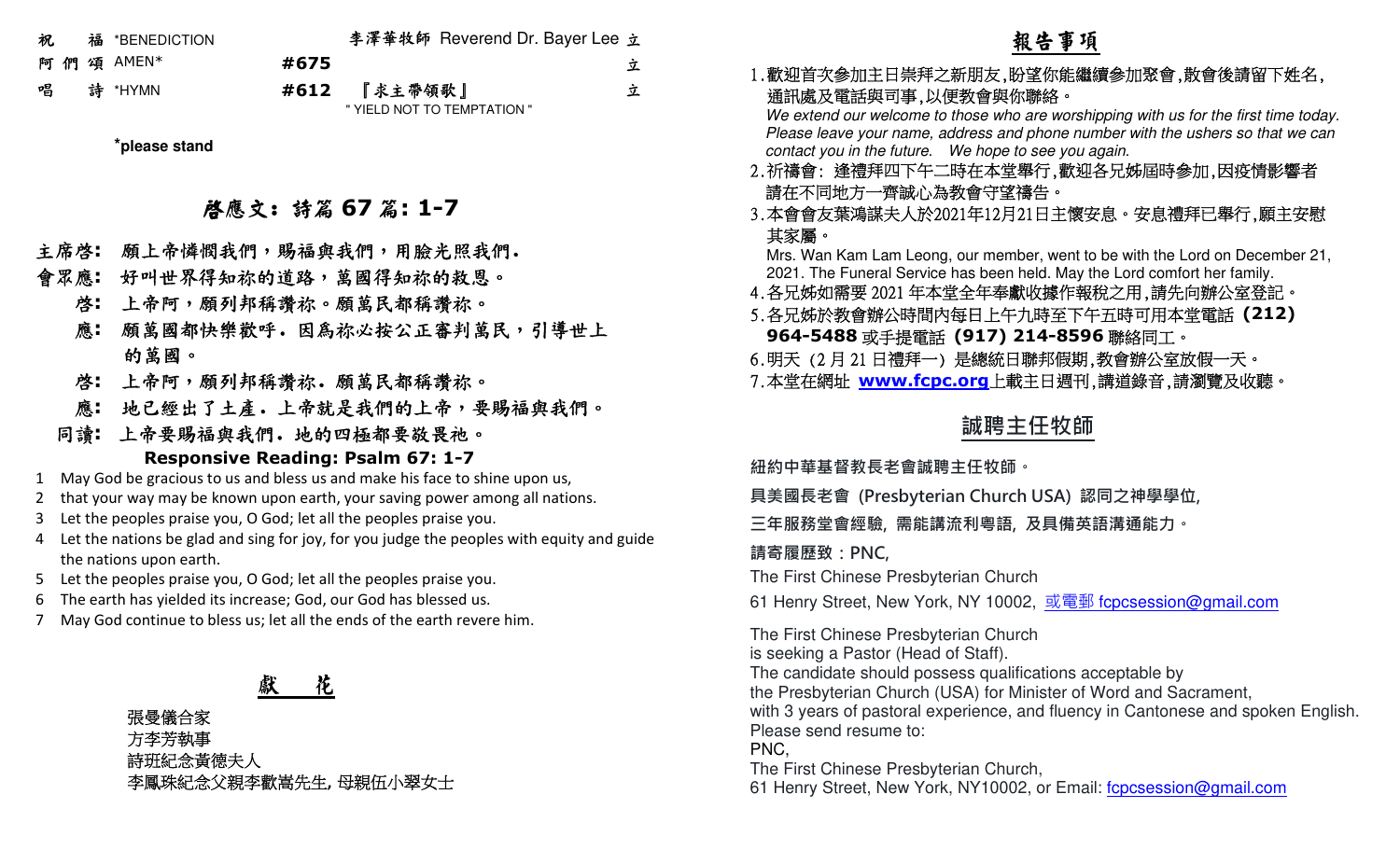# **誠聘 Position Vacant**

**紐約中華基督教⻑老會誠聘幹事。** 

### **須有大學學歷; 能講流利粵語; 及具備英語,華語溝通能力**;

**中,英文,電腦打字。 請寄履歷致:**Administrative Assistant

The First Chinese Presbyterian Church

61 Henry Street, New York, NY 10002, <u>或電郵 f<mark>cpcny@yahoo.com</mark></u>

The First Chinese Presbyterian Church is seeking an Administrative Assistant:

 The candidate should have some college credits; fluency in Cantonese; spoken English and Mandarin; and ability to type English and Chinese.

Please send resume to:

Administrative Assistant

The First Chinese Presbyterian Church,

61 Henry Street, New York, NY10002, or Email: fcpcny@yahoo.com

最カテ単純な、<br>最大の型座、最新度利率等。For Former Hotel internal internal internal internal internal internal internal internal internal internal internal internal internal internal internal internal internal internal internal internal i

|        | 今主日(二月二十日)    | 下主日(二月廿七日)     |
|--------|---------------|----------------|
| 講員/主席  | 李澤華牧師 / 梁美娥長老 | 邵一嵐宣教師 / 梁桑南長老 |
| 指揮/司琴  | 林主恩先生 / 江友正女士 | ┃林主恩先生 / 江友正女士 |
| 招<br>待 | 雷甄惠珍執事        | 陳張愛萍長老         |
| 錄音/音響  | 黃惠賜執事         | 黃惠賜執事          |

# 代禱事項

- 
- 
- 
- 
- 
-